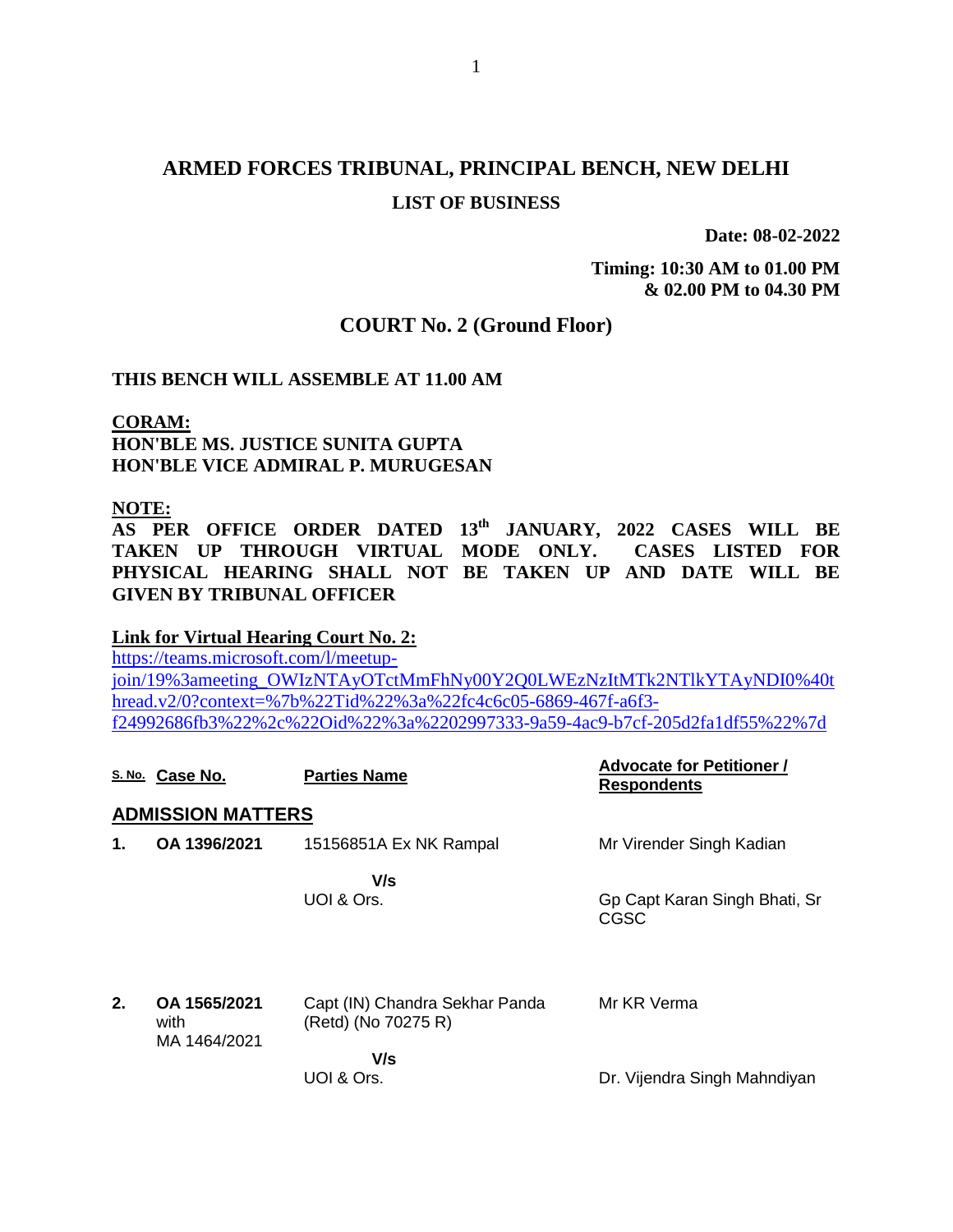**MA (EXECUTION) 3. MA 1664/2018** in OA 1157/2017 JV Sanctis Ex.ERA II (51586T)  **V/s** UOI & ORs Mr Virender Singh Kadiyan Mr. S D Windlesh **WITH 4. RA 63/2018** with MA 2042/2018 in OA 1157/2017 JV Sanctis Ex.ERA II (51586T)  **V/s** UOI & Ors Mr Virender Singh Kadian Mr. S D Windlesh **5. MA 1128/2020** in OA 264/2014 Ex Lt. R. L. Yadav & Anr  **V/s** UOI & Anr None Mr. Anil Gautam **6. MA 2079/2019** in OA 1931/2018 No. 14350264-M Ex Hav (Hony Nb Sub) Ram Babu Sharma  **V/s** UOI & Ors. Mr. Virender Singh Kadian Mr. Prabodh Kumar **7. MA 113/2021** in OA 1404/2017 Ex MCEAR-II Satyavir Singh (200397 Z)  **V/s** UOI & Ors Mr J P Sharma & Associates Mr Y P Singh **8. MA 723/2021** in OA 450/2014 Smt Punam Devi  **V/s** UOI & Ors. Mr Indra Sen Singh/Kirtika **Chhatwal** Mr. S D Windlesh & None for R-3 **9. MA 2804/2021** in OA 2070/2017 Sub (JENE) Sheeju A (JC-377798-L)  **V/s** UOI & Ors Mr SS Pandey & Associates Mr. Arvind Patel **10. MA 2950/2021** in OA 837/2021 Ex Nk (DSC) Devathoti Desoza (1072057-F)  **V/s** UOI & Ors Mr Ved Prakash & Devendra Kumar Mr. Avdhesh Kumar Singh **MA (OTHERS) 11. MA 426/2020** & MA 427/2020 in UOI & Anr  **V/s** Dr. Vijendra Singh Mahndiyan

OA 150/2016

Maj R N Malik (Retd)

None

2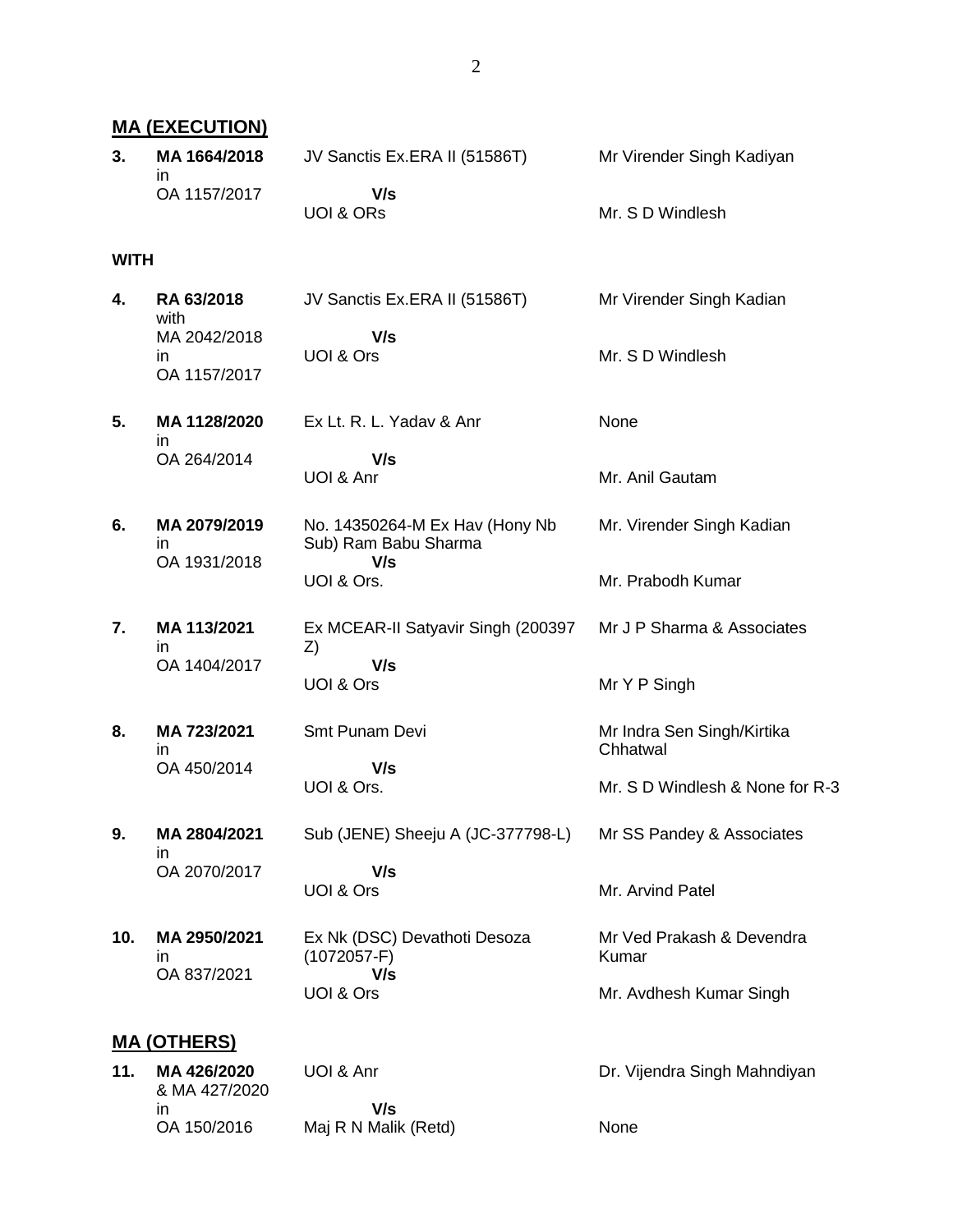| 12.                           | MA 2004/2020<br>& MA 2005/2020                     | UOI & Ors.                                                                                            | Mr. Avdhesh Kumar Singh                             |  |  |
|-------------------------------|----------------------------------------------------|-------------------------------------------------------------------------------------------------------|-----------------------------------------------------|--|--|
|                               | in<br>OA 1101/2015                                 | V/s<br>Maj A B Gupta                                                                                  | Mr. Manoj Kumar Gupta                               |  |  |
| 13.                           | MA 2357/2021<br>$\mathsf{I}$<br>MA 1922/2021<br>in | UOI & Ors<br>V/s<br>Maj KJ Singh (Retd)                                                               | Gp Capt Karan Singh Bhati Sr<br><b>CGSC</b><br>None |  |  |
|                               | OA 1042/2016                                       |                                                                                                       |                                                     |  |  |
| 14.                           | MA 150/2022<br>ın<br>OA 1308/2019                  | NC(E) T Ashok Kumar (Retd) (No<br>801178)                                                             | Mr Manoj Kumar Gupta                                |  |  |
|                               |                                                    | V/s                                                                                                   |                                                     |  |  |
|                               |                                                    | UOI & Ors                                                                                             | Ms. Barkha Babbar                                   |  |  |
| 15.                           | MA 156/2022<br>& MA 154/2022                       | Smt Mala Choudhary wife of late Ex IC Mr Anil Srivastava & Associates<br>16664X Maj Gen PSK Choudhary |                                                     |  |  |
|                               | in<br>OA 508/2016                                  | V/s<br>UOI & Ors                                                                                      | Mr Prabodh Kumar                                    |  |  |
| <b>Pleadings Not Complete</b> |                                                    |                                                                                                       |                                                     |  |  |
| 16.                           | OA 1691/2017                                       | Ex Rfn Jasvant Singh                                                                                  | Mr. T Prashad                                       |  |  |
|                               |                                                    | V/s<br>UOI & Ors.                                                                                     | Mr Y P Singh                                        |  |  |
| <b>FOR FINAL HEARING</b>      |                                                    |                                                                                                       |                                                     |  |  |
| 17.                           | OA 734/2018                                        | Ex Sep Rampal Singh (No.13681434)                                                                     | Mr. Manoj Kr Gupta                                  |  |  |
|                               |                                                    | $\mathbf{U}$                                                                                          |                                                     |  |  |

 **V/s** UOI & Ors.

Dr Vijendra Singh Mahndiyan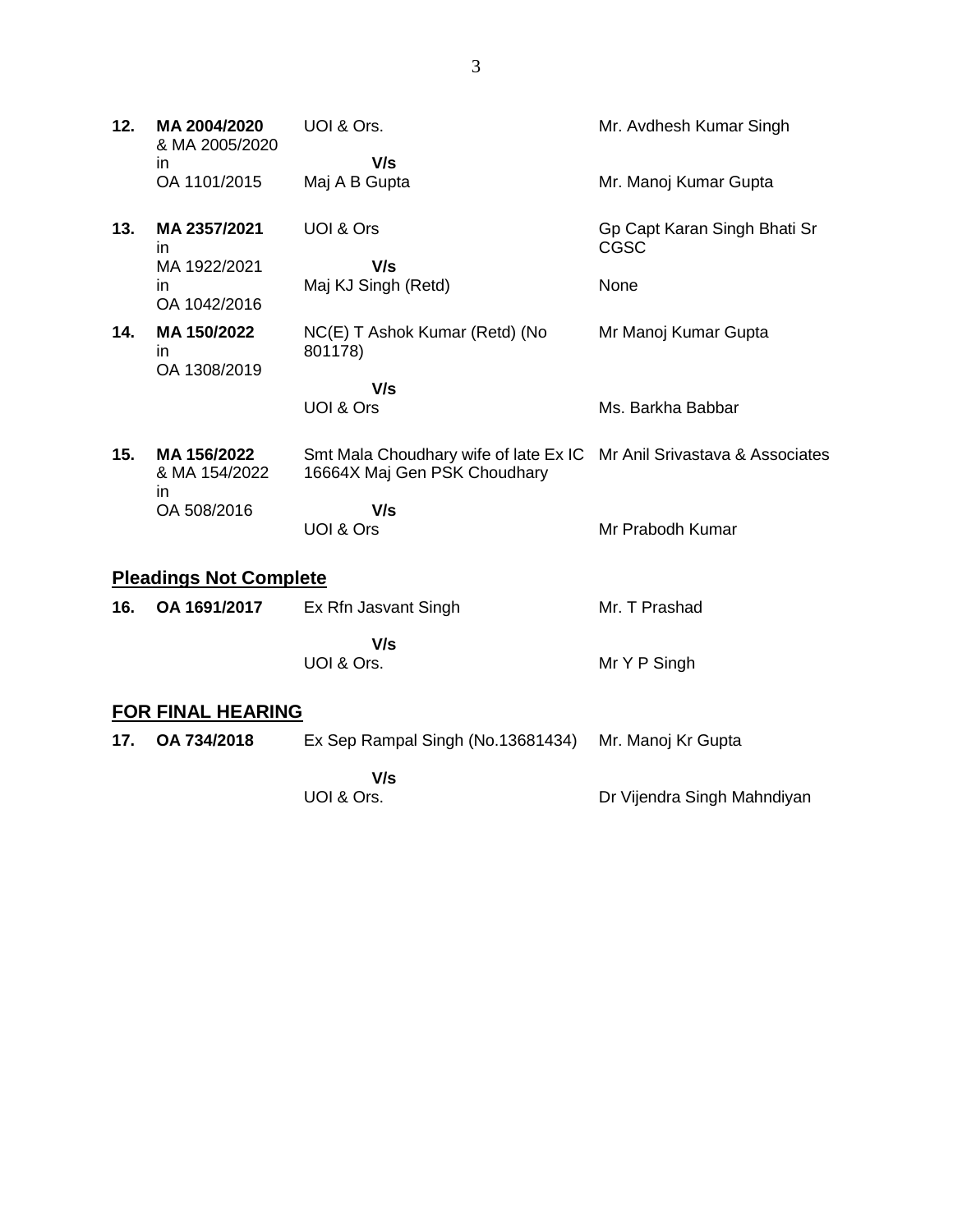# **ARMED FORCES TRIBUNAL, PRINCIPAL BENCH, NEW DELHI LIST OF BUSINESS**

**Date: 08-02-2022**

**Timing: 10:30 AM to 01.00 PM & 02.00 PM to 04.30 PM**

### **COURT No. 3 (First Floor)**

### **THIS BENCH WILL ASSEMBLE AT 11.00 AM**

**CORAM:**

**HON'BLE MS. JUSTICE ANJANA MISHRA HON'BLE LT. GEN. P. M. HARIZ**

**NOTE:** 

**AS PER OFFICE ORDER DATED 13th JANUARY, 2022 CASES WILL BE TAKEN UP THROUGH VIRTUAL MODE ONLY. CASES LISTED FOR PHYSICAL HEARING SHALL NOT BE TAKEN UP AND DATE WILL BE GIVEN BY TRIBUNAL OFFICER**

#### **Link for Virtual Hearing Court No. 3:**

[https://teams.microsoft.com/l/meetup](https://teams.microsoft.com/l/meetup-join/19%3ameeting_MWRiZTM0NzgtYTBmZS00YmVhLWJmMmUtM2RlM2ExMjA3ZGFj%40thread.v2/0?context=%7b%22Tid%22%3a%22fc4c6c05-6869-467f-a6f3-f24992686fb3%22%2c%22Oid%22%3a%2202997333-9a59-4ac9-b7cf-205d2fa1df55%22%7d)[join/19%3ameeting\\_MWRiZTM0NzgtYTBmZS00YmVhLWJmMmUtM2RlM2ExMjA3ZGFj%](https://teams.microsoft.com/l/meetup-join/19%3ameeting_MWRiZTM0NzgtYTBmZS00YmVhLWJmMmUtM2RlM2ExMjA3ZGFj%40thread.v2/0?context=%7b%22Tid%22%3a%22fc4c6c05-6869-467f-a6f3-f24992686fb3%22%2c%22Oid%22%3a%2202997333-9a59-4ac9-b7cf-205d2fa1df55%22%7d) [40thread.v2/0?context=%7b%22Tid%22%3a%22fc4c6c05-6869-467f-a6f3](https://teams.microsoft.com/l/meetup-join/19%3ameeting_MWRiZTM0NzgtYTBmZS00YmVhLWJmMmUtM2RlM2ExMjA3ZGFj%40thread.v2/0?context=%7b%22Tid%22%3a%22fc4c6c05-6869-467f-a6f3-f24992686fb3%22%2c%22Oid%22%3a%2202997333-9a59-4ac9-b7cf-205d2fa1df55%22%7d) [f24992686fb3%22%2c%22Oid%22%3a%2202997333-9a59-4ac9-b7cf-205d2fa1df55%22%7d](https://teams.microsoft.com/l/meetup-join/19%3ameeting_MWRiZTM0NzgtYTBmZS00YmVhLWJmMmUtM2RlM2ExMjA3ZGFj%40thread.v2/0?context=%7b%22Tid%22%3a%22fc4c6c05-6869-467f-a6f3-f24992686fb3%22%2c%22Oid%22%3a%2202997333-9a59-4ac9-b7cf-205d2fa1df55%22%7d)

|                          | S. No. Case No.                    | <b>Parties Name</b>                                                           | <b>Advocate for Petitioner /</b><br><b>Respondents</b> |  |  |  |
|--------------------------|------------------------------------|-------------------------------------------------------------------------------|--------------------------------------------------------|--|--|--|
| <b>ADMISSION MATTERS</b> |                                    |                                                                               |                                                        |  |  |  |
| 1.                       | OA 104/2022<br>with<br>MA 148/2022 | Col A K Mehra (Retd) (IC 19271M)<br>V/s<br>UOI & Ors.                         | Mr. Indra Sen Singh & Rahul<br>Vyas<br>None            |  |  |  |
| 2.                       | OA 109/2022                        | Wg Cdr Ankur Choudhary (28705-F)<br>F(P)<br>V/s<br>UOI & Ors.                 | Mr Ajit Kakkar & Associates<br>None                    |  |  |  |
| 3.                       | OA 110/2022                        | <b>JWO Sanjib Kumar Pattanaik (Retd)</b><br>$(669574-G)$<br>V/s<br>UOI & Ors. | Mr Rakesh Kumar Yadav<br>None                          |  |  |  |